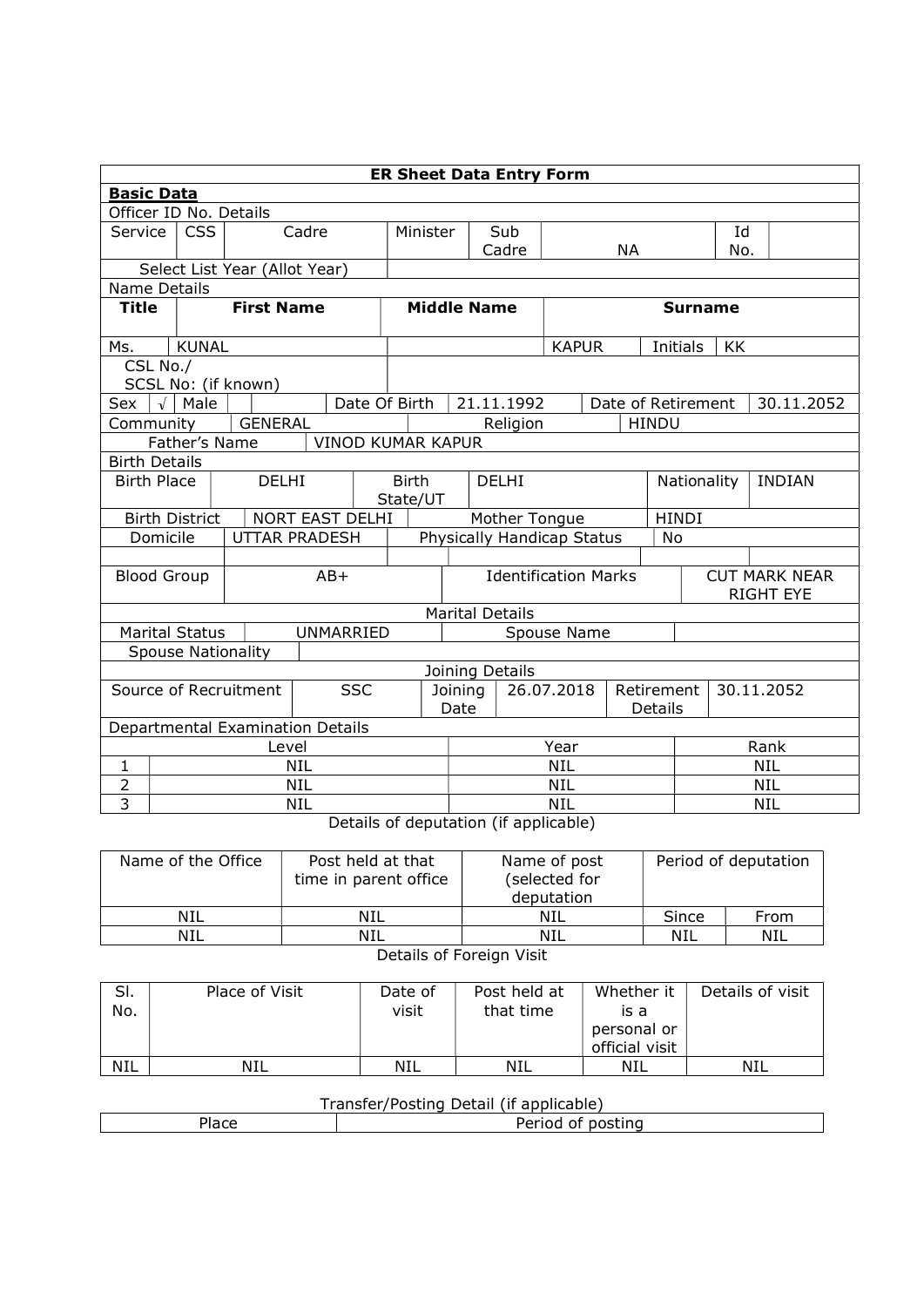|                                                                                    |                                                          |                |  |                       | Since      |                                                                                               |                                 |                                    |                            | From                             |              |                                                                                                           |  |  |
|------------------------------------------------------------------------------------|----------------------------------------------------------|----------------|--|-----------------------|------------|-----------------------------------------------------------------------------------------------|---------------------------------|------------------------------------|----------------------------|----------------------------------|--------------|-----------------------------------------------------------------------------------------------------------|--|--|
| <b>NIL</b><br>Remarks (if any)                                                     |                                                          |                |  |                       | <b>NIL</b> |                                                                                               |                                 |                                    |                            |                                  | <b>NIL</b>   |                                                                                                           |  |  |
|                                                                                    |                                                          |                |  |                       |            |                                                                                               |                                 |                                    |                            |                                  |              |                                                                                                           |  |  |
|                                                                                    | Language known                                           |                |  |                       |            |                                                                                               |                                 | <b>Read</b>                        |                            |                                  | <b>Write</b> | <b>Speak</b>                                                                                              |  |  |
|                                                                                    | <b>HINDI</b><br>Indian Language<br>$\mathbf{1}$<br>Known |                |  |                       |            |                                                                                               |                                 | <b>YES</b>                         |                            | <b>YES</b>                       |              | <b>YES</b>                                                                                                |  |  |
|                                                                                    |                                                          | $\overline{2}$ |  | <b>ENGLISH</b>        |            |                                                                                               |                                 | <b>YES</b>                         |                            | <b>YES</b>                       |              | <b>YES</b>                                                                                                |  |  |
|                                                                                    |                                                          |                |  |                       |            |                                                                                               |                                 |                                    |                            |                                  |              |                                                                                                           |  |  |
| Foreign Languages<br>1                                                             |                                                          |                |  | <b>NIL</b>            |            |                                                                                               |                                 | <b>NIL</b>                         |                            |                                  | <b>NIL</b>   | <b>NIL</b>                                                                                                |  |  |
|                                                                                    |                                                          | $\overline{2}$ |  | <b>NIL</b>            |            |                                                                                               |                                 | <b>NIL</b>                         |                            |                                  | <b>NIL</b>   | <b>NIL</b>                                                                                                |  |  |
|                                                                                    |                                                          | 3              |  | <b>NIL</b>            |            |                                                                                               |                                 | <b>NIL</b>                         |                            |                                  | <b>NIL</b>   | <b>NIL</b>                                                                                                |  |  |
|                                                                                    |                                                          |                |  |                       |            |                                                                                               |                                 |                                    |                            |                                  |              | Qualification (Use extra photocopy sheets for multi qualifications, experience, training, awards details) |  |  |
|                                                                                    | Qualification                                            |                |  |                       |            |                                                                                               | Discipline<br>CIVIL ENGINEERING |                                    |                            |                                  |              | Specialization 1                                                                                          |  |  |
|                                                                                    | <b>B. TECH</b>                                           |                |  |                       |            |                                                                                               |                                 |                                    |                            |                                  |              |                                                                                                           |  |  |
|                                                                                    | Year                                                     |                |  |                       |            | Division                                                                                      |                                 |                                    | <b>CGPA</b>                |                                  |              | Specialization 2                                                                                          |  |  |
|                                                                                    | 2014                                                     |                |  | <b>FIRST DIVISION</b> |            |                                                                                               |                                 |                                    | 8.35                       |                                  |              |                                                                                                           |  |  |
|                                                                                    | Institution                                              |                |  |                       |            | University                                                                                    |                                 |                                    | Place                      |                                  | Country      |                                                                                                           |  |  |
| <b>SCHOOL OF</b><br><b>SHARDA</b><br><b>ENGINEERING &amp;</b><br><b>TECHNOLOGY</b> |                                                          |                |  | <b>UNIVERSITY</b>     |            |                                                                                               |                                 | <b>GAUTAM BUDH</b><br><b>NAGAR</b> |                            | <b>INDIA</b>                     |              |                                                                                                           |  |  |
| <b>Experience</b>                                                                  |                                                          |                |  |                       |            |                                                                                               |                                 |                                    |                            |                                  |              |                                                                                                           |  |  |
|                                                                                    | Type of Posting                                          |                |  |                       |            | <b>TEMPORARY</b>                                                                              |                                 |                                    |                            |                                  |              |                                                                                                           |  |  |
|                                                                                    |                                                          |                |  |                       |            |                                                                                               |                                 |                                    |                            |                                  |              |                                                                                                           |  |  |
|                                                                                    | Designation                                              |                |  |                       |            | RA (ENGG.)                                                                                    |                                 |                                    |                            |                                  |              |                                                                                                           |  |  |
|                                                                                    |                                                          |                |  |                       |            |                                                                                               |                                 |                                    |                            |                                  |              |                                                                                                           |  |  |
|                                                                                    |                                                          | Ministry       |  |                       |            | MOWR RD & GR                                                                                  |                                 |                                    |                            |                                  |              |                                                                                                           |  |  |
|                                                                                    |                                                          | Office         |  |                       |            | <b>CWPRS</b>                                                                                  |                                 |                                    |                            |                                  |              |                                                                                                           |  |  |
|                                                                                    |                                                          |                |  |                       |            |                                                                                               |                                 |                                    |                            |                                  |              |                                                                                                           |  |  |
|                                                                                    | <b>Experience Subject</b>                                |                |  |                       |            | Period of Posting                                                                             |                                 |                                    |                            |                                  |              |                                                                                                           |  |  |
|                                                                                    | Major                                                    |                |  |                       |            | Minor                                                                                         |                                 |                                    |                            |                                  | From         | To                                                                                                        |  |  |
|                                                                                    |                                                          |                |  |                       |            | Note:-Refer the Annexure to fill above Major, Minor Subjects and below given training subject |                                 |                                    |                            |                                  |              |                                                                                                           |  |  |
| Training                                                                           |                                                          |                |  |                       |            |                                                                                               |                                 |                                    |                            |                                  |              |                                                                                                           |  |  |
| <b>Training Year</b>                                                               |                                                          |                |  |                       |            | <b>Training Name</b><br><b>Training Subject</b>                                               |                                 |                                    |                            |                                  |              |                                                                                                           |  |  |
|                                                                                    |                                                          |                |  |                       |            |                                                                                               |                                 |                                    |                            |                                  |              |                                                                                                           |  |  |
|                                                                                    |                                                          |                |  |                       |            |                                                                                               |                                 |                                    | <b>Field Visit Country</b> | Field Visit Place (within India) |              |                                                                                                           |  |  |
| <b>Sponsoring Authority</b>                                                        |                                                          |                |  |                       |            |                                                                                               | Period of Training              |                                    |                            | Duration                         |              | Result                                                                                                    |  |  |
| From                                                                               |                                                          |                |  |                       |            | To                                                                                            |                                 | in Weeks)                          |                            |                                  | Qualified    |                                                                                                           |  |  |
|                                                                                    |                                                          |                |  |                       |            |                                                                                               |                                 |                                    |                            |                                  |              | Not Qualified                                                                                             |  |  |
|                                                                                    |                                                          |                |  |                       |            |                                                                                               | <b>Awards/Publications</b>      |                                    |                            |                                  |              |                                                                                                           |  |  |
| Type of Activity:                                                                  |                                                          |                |  |                       |            | Academic                                                                                      |                                 |                                    |                            |                                  | Non Academic |                                                                                                           |  |  |
|                                                                                    | <b>Activity Area</b>                                     |                |  |                       |            |                                                                                               | <b>Activity Subject</b>         |                                    |                            |                                  |              | <b>Activity Title</b>                                                                                     |  |  |
| Month<br>Day                                                                       |                                                          |                |  |                       | Year       |                                                                                               |                                 | Activity<br>Description/Remarks    |                            |                                  |              | Level                                                                                                     |  |  |